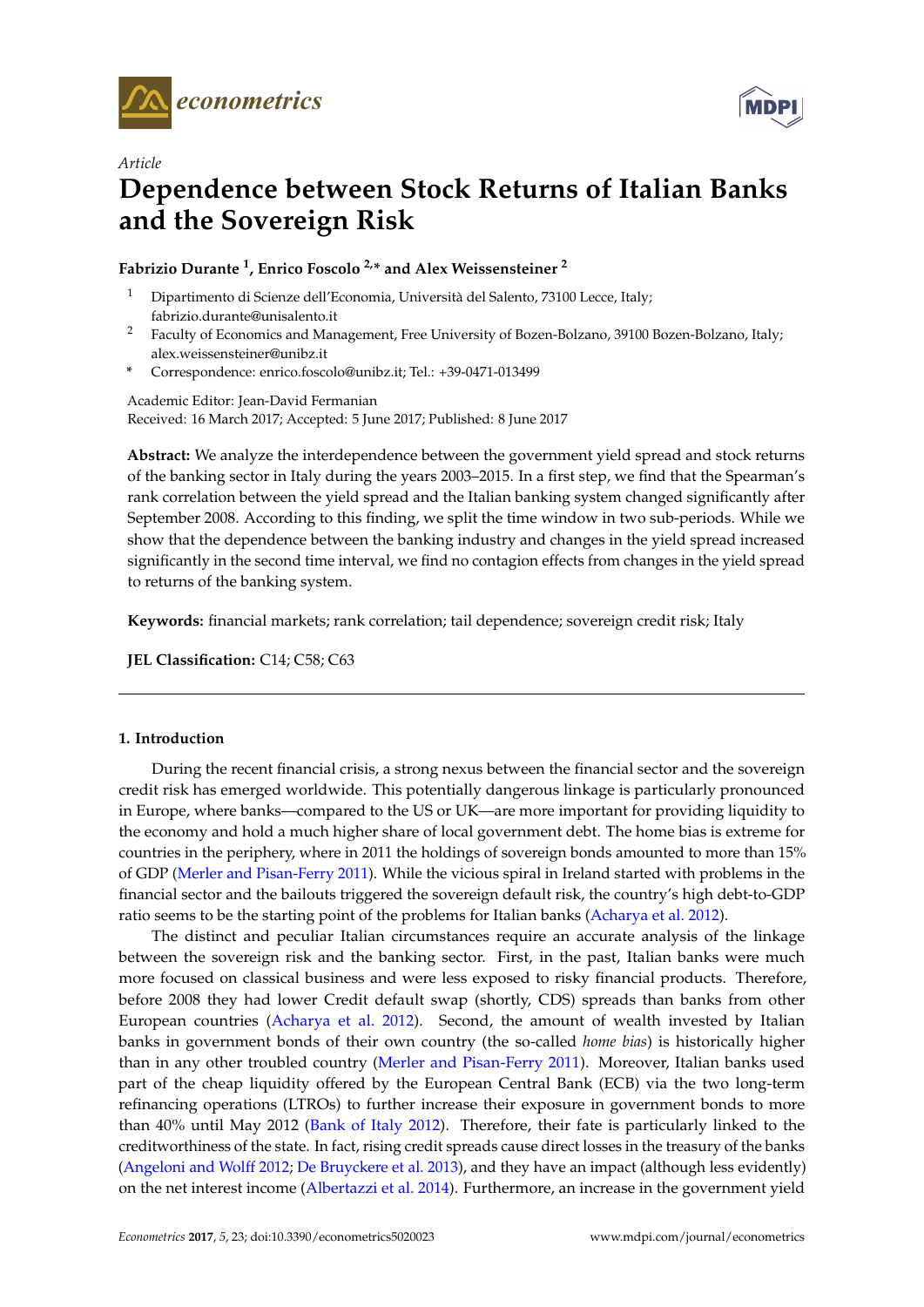induces higher interest rates on loans and a consequent decline in the lending volume of banks. In addition and more generally, higher sovereign credit spreads might be a signal that potential future bailouts become less affordable.

Since the beginning of the European government crisis in the years from 2011 to 2013, the main issue has been how to mitigate the systemic risk and how to ensure that the future probability of such a crisis reoccurring is reduced. In particular, the relationship between sovereigns and the banking industry is still at the center of academic attention, and various papers have investigated different aspects of this issue (e.g., [Baglioni and Cherubini](#page-12-5) [\(2013\)](#page-12-5); [Delis and Mylonidis](#page-12-6) [\(2011\)](#page-12-6); [Kalbaska and](#page-13-1) [Gatkowski](#page-13-1) [\(2012\)](#page-13-1); [Kohonen](#page-13-2) [\(2014\)](#page-13-2); [Reboredo and Ugolini](#page-13-3) [\(2015a,](#page-13-3) [2015b\)](#page-13-4); [Xu et al.](#page-13-5) [\(2017\)](#page-13-5)). The current paper addresses the following three research questions: (1) Is there a statistically significant dependence between the sovereign default risk and the stock returns of Italian banks, especially in the period 2011–2013? (2) Do large and small capitalized banks differ with respect to this relationship? (3) Is an increasing sovereign risk transferred through contagion to the equity returns of Italian banks? Compared to the literature, as a methodological contribution our investigation is mainly based on a two-step approach. First, we remove possible heteroscedasticity in the estimation of the time-varying dependence by using a parametric filtering procedure. Second, the research questions are answered by referring to the framework of (rank-invariant) association measures and tail dependence [\(Patton](#page-13-6) [2012\)](#page-13-6).

The remainder of the paper is organized as follows: Section [2](#page-1-0) provides a discussion on the meaning of the idiom *financial contagion* and an overview of the tools for investigating the interdependence between the government yield spread and stock returns of the banking sector in Italy during the years 2003–2015. Section [3](#page-4-0) provides a detailed description of our empirical analysis. Section [4](#page-11-0) concludes and provides a discussion on the financial and policy implications of the empirical findings.

#### <span id="page-1-0"></span>**2. What Financial Contagion Is, and How to Detect It**

Financial contagion refers to the diffusion of financial distress from one market/economy to another. In a recent survey by [Pericoli and Sbracia](#page-13-7) [\(2003\)](#page-13-7), for instance, various definitions of contagion are discussed that reflect the wide variety of meanings ascribed to this term. A contagious episode typically results in an unprecedented high correlation level among the affected systems: If a financial crisis arises, stock returns may start behaving more similarly than they did in the pre-crisis period. A common approach to detecting the occurrence of contagion therefore consists of identifying breaks in the transmission of shocks and inferring from them a significant rise in the correlation of asset returns. In practice, analysts compare cross-market correlations in tranquil and crisis periods, under the assumption that a significant rise in the correlation is caused by a break in the data-generating process. Such a method is consistent with the "very restrictive" definition of contagion provided by the World Bank [\(World Bank](#page-13-8) [2016\)](#page-13-8).

Although increased correlation may provide one way of measurement, simultaneous jumps in correlation are hardly contagion per se. For instance, [Pericoli and Sbracia](#page-13-7) [\(2003\)](#page-13-7) define contagion as an episode with excessive comovements in prices and quantities, conditional upon a crisis occurring in one market or a group of markets, which cannot be explained by simple interdependence. A similar definition is provided by [Kaminsky et al.](#page-13-9) [\(2003\)](#page-13-9), who make an explicit condition, writing "Only if there is *excess comovement* in financial and economic variables [...] in response to a common shock do we consider it contagion".

This paper contributes to the discussion in the following way. First, our technique avoids a potential sample selection bias (and consequently, spurious results) in the identification of specific shocks or tranquil/crisis periods. As [Pericoli and Sbracia](#page-13-7) [\(2003\)](#page-13-7) point out, the correct identification of the origin of the crisis matters—in particular for those tools based on correlation breakdown (i.e., structural breaks in correlation): Empirical analysis may be affected by a sample selection bias problem, which occurs whenever tests are conducted on ad hoc subsamples. Second, we refer to the "No Contagion, Only Interdependence" principle (see [Forbes and Rigobon](#page-13-10) [\(2002\)](#page-13-10)), since during turmoils some increase in comovements is merely an implication of interdependence. To be consistent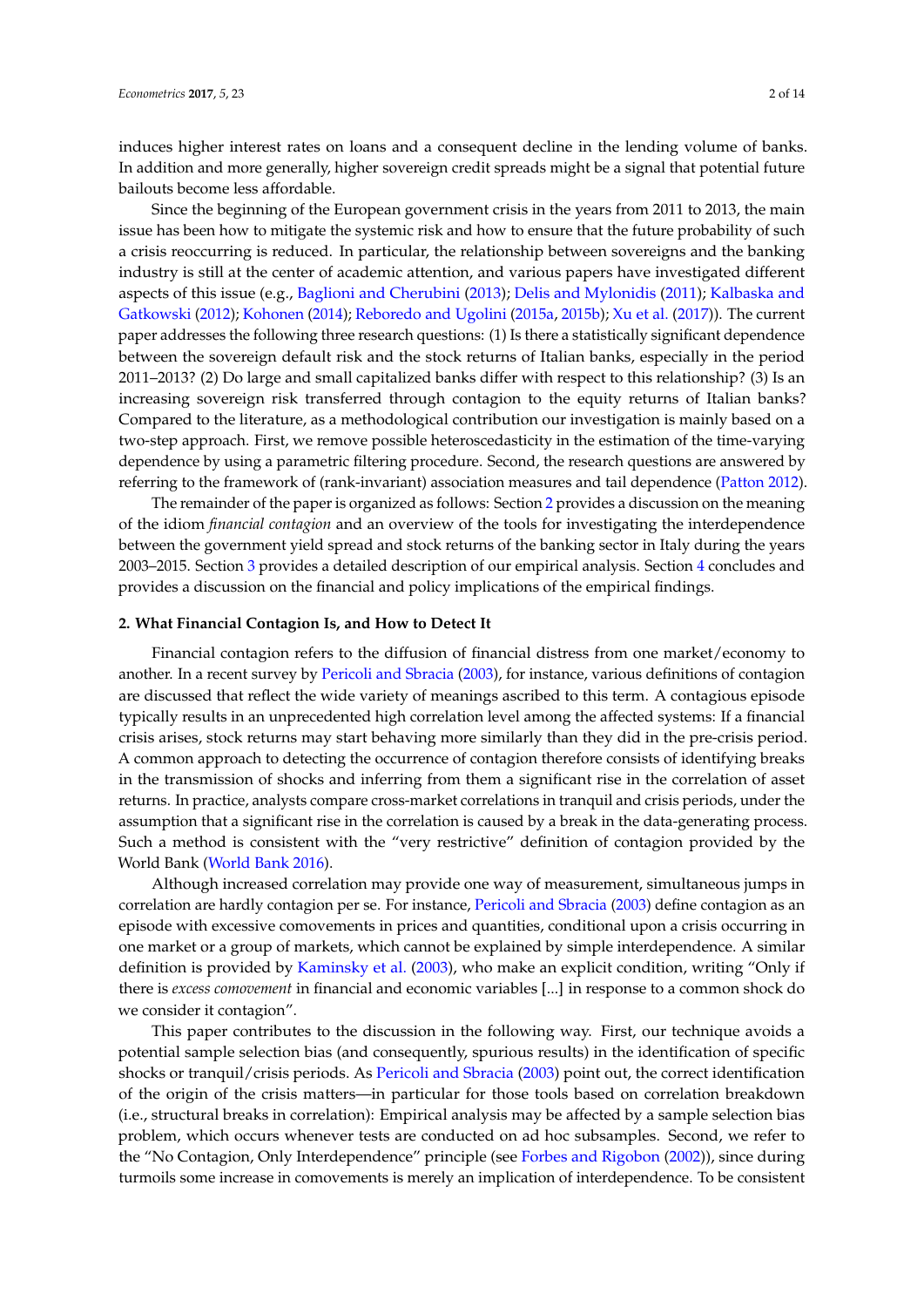with the previously mentioned definitions of contagion, we focus on the observed joint distribution function of the asset returns over the whole period, and we distinguish between comovements merely implied by interdependence, mainly related to the central region of the joint distribution, and comovements implied by contagious episodes, associated with the Left tail of the distribution (where extreme losses are located). We thus ground our analysis on the following general definition of financial contagion.

<span id="page-2-0"></span>**Definition 1.** *Financial contagion stands for a significant increase in excessive comovements of prices above typical comovements.*

Definition [1](#page-2-0) first recalls the use of excessive comovements, and second, it implicitly requires a comparison between comovements associated with different regions of the whole joint distribution function. This definition is consistent with that provided in [Bradley and Taqqu](#page-12-7) [\(2004,](#page-12-7) [2005\)](#page-12-8), who locally analyze the dependence structure of the involved financial time series by using a linear measure of association. Definition [1](#page-2-0) is also consistent with the group of empirical works on the international transmission of shocks, where contagion is defined in terms of discontinuities in the data-generating process, and its presence is tested by checking for structural breaks in correlation (see the classification in [Pericoli and Sbracia](#page-13-7) [\(2003\)](#page-13-7) and the references therein).

According to Definition [1,](#page-2-0) the key point is the specification of an appropriate measure of contagion, able to distinguish contagious episodes from simple interdependence. To illustrate our methodology, we exploit some results from early works (see [Durante and Jaworski](#page-12-9) [\(2010\)](#page-12-9); [Durante and Foscolo](#page-12-10) [\(2013\)](#page-12-10); [Durante et al.](#page-12-11) [\(2013\)](#page-12-11)), in which contagion in European markets during the Great Recession and the European sovereign debt crisis has been investigated.

Generally speaking, we say that there is contagion between market/asset *X* and market/asset *Y* if there is more dependence between *X* and *Y* when they perform (very) badly than when they exhibit a typical performance. Thus, contagion is related to the strength of the dependence between *X* and *Y* at different regions of the domain of the joint distribution of (*X*,*Y*). [Durante and Jaworski](#page-12-9) [\(2010\)](#page-12-9) propose a contagion test grounded on the concept of copula (i.e., a function able to capture the rank-invariant dependency among random variables). Such an approach is based on the determination of a suitable threshold (i.e., quantile level)  $\alpha \in (0, 0.5)$  that draws a distinction between normal comovements due to simple interdependence and excessive comovements.

Let *X* and *Y* be the random variables representing the returns of two financial markets/assets. In order to analyze contagion according to our definition, we are interested in the conditional distribution function of  $[X, Y | (X, Y) \in B]$ , which is supposed to be well defined in the following, where the conditioning set  $B \subset \overline{\mathbb{R}}^2$  is one of the following types:

- *B* is a *tail set* (usually denoted by *T*) that includes the realizations of (*X*,*Y*) that are judged to represent a risky scenario;
- *B* is a *central set*, or *mediocre set* (usually denoted by *M*) that includes the realizations of (*X*,*Y*) that are judged to represent an "untroubled scenario".

In particular, we assume here that the tail and the central set can be defined as suitable rectangles of R<sup>2</sup> whose boundaries are determined by quantile levels of *X* and/or *Y*. For instance, given two financial markets *X* and *Y*, if the contagion from *X* to *Y* is of main interest, then the following sets can be considered:

- $T_{\alpha} = [-\infty, q_X(\alpha)] \times \mathbb{R}$ , representing possible extreme negative returns of *X*;
- $M_{\alpha} = [q_X(\alpha), q_X(1-\alpha)] \times \mathbb{R}$ , representing returns of *X* that are judged to be usual fluctuations in the markets.

Here,  $\alpha \in (0, 0.5)$  and  $q_X$  is the quantile function associated with *X*.

As shown in [Durante and Jaworski](#page-12-9) [\(2010\)](#page-12-9), contagion can be introduced in terms of a suitable comparison between copulas associated with the joint conditional distribution of a tail and a central set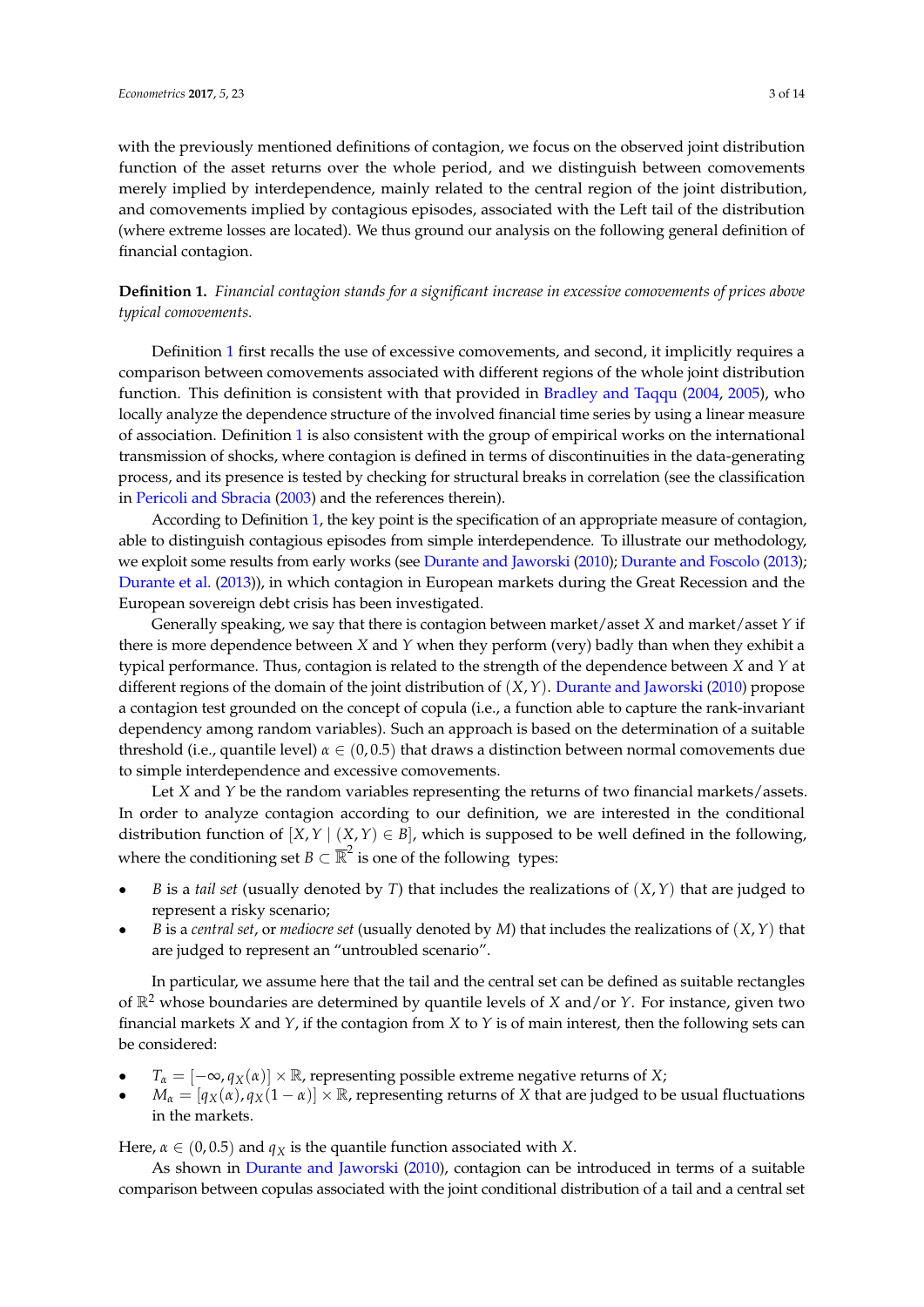(see [Cherubini et al.](#page-12-12) [\(2011\)](#page-12-12); [Durante and Sempi](#page-13-11) [\(2016\)](#page-13-11); [Mai and Scherer](#page-13-12) [\(2012\)](#page-13-12)). To this end, we recall here the definition of concordance ordering in the bivariate case; see [Durante and Sempi](#page-13-11) [\(2016\)](#page-13-11). Given two continuous random pairs  $(X_1, Y_1)$  and  $(X_2, Y_2)$  with marginal distribution functions  $F_{X_1}, F_{Y_1}, F_{X_2}, F_{Y_2}$ and copulas  $C_1$  and  $C_2$ , respectively,  $(X_2, Y_2)$  is said to be more concordant than  $(X_1, Y_1)$ , written  $C_1 \preceq C_2$ , if  $C_1(u,v) \le C_2(u,v)$  for all  $(u,v) \in [0,1]^2$ ,  $u = F_{X_{\bullet}}(x)$  and  $v = F_{Y_{\bullet}}(y)$ ,  $x, y \in \mathbb{R}$ . In order to indicate the case when  $C_1 \preceq C_2$  but  $C_1(u,v) \neq C_2(u,v)$  for at least one  $(u,v) \in [0,1]^2$ , the symbol  $\prec$  is used.

<span id="page-3-0"></span>**Definition 2.** *Let X and Y be the random variables representing the returns of two financial markets/assets. Let T<sup>α</sup> and M<sup>α</sup> be a tail and a central set, respectively, for* (*X*,*Y*) *which are determined by a suitable level α.* Contagion between X and Y at the level  $\alpha \in (0,0.5)$  exists if  $C_{M_\alpha} \prec C_{T_\alpha}$ , where  $C_{M_\alpha}$  (respectively,  $C_{T_\alpha}$ ) is the *copula of the conditional distribution function of*  $(X, Y | (X, Y) \in M_\alpha)$  *(respectively,*  $(X, Y | (X, Y) \in T_\alpha)$ *).* 

Definition [2](#page-3-0) has the following interesting features. It is a distribution-based notion, since it is grounded on the comparison between the dependence in a tail region (the copula related to the tail set) and the dependence in a central region (the copula of the central set) of the joint distribution function of (*X*,*Y*). It is more informative than other methods based on linear Pearson's correlation coefficient or tail dependence coefficients, since it is able to catch nonlinear dynamics and it is not restricted to the extreme tail. It depends on a suitable definition of tail (and central) set, according to the threshold *α*. Finally, it appears when there is a strict order between the copulas. For instance, two markets that are perfectly comonotone (i.e., one market is an increasing function of the other) exhibit no (symmetric) contagion, since their dependence does not change at any time—these markets are simply interdependent.

Checking contagion as in Definition [2](#page-3-0) could be difficult to implement in practice because the identification of the copula of the conditional distribution function of  $(X, Y)$  may be complicated. In order to avoid such troubles, a non-parametric procedure has been suggested by [Durante and Jaworski](#page-12-9) [\(2010\)](#page-12-9). Given two copulas *C* and *D*, if *C*  $\prec$  *D*, then *ρ* (*C*)  $\leq$  *ρ* (*D*), where *ρ* is the Spearman's rank correlation coefficient (see [Schmid et al.](#page-13-13) [\(2010\)](#page-13-13)), which for any pair of continuous random variables *X* and *Y* with copula *C* is given by

$$
\rho(C) = 12 \int_{[0,1]^2} C(u,v) \, \mathrm{d}u \, \mathrm{d}v - 3.
$$

Then, we check the absence of contagion by comparing the values of the associated Spearman's rank-correlation coefficient. The following test can be thus performed:

> *H*<sup>0</sup>:  $\rho$  (*C*<sub>*T*<sup>*a*</sup></sup>)  $\leq \rho$  (*C<sub>M<sup><i>a*</sub></sup>) (no contagion)</sub></sub> against  $H_1$ :  $\rho$  ( $C_{T_\alpha}$ ) >  $\rho$  ( $C_{M_\alpha}$ ), (contagion)

where  $C_{T_\alpha}$  and  $C_{M_\alpha}$  are the copulas associated with the conditional distribution function of *X* and *Y* with respect to the tail and the central set, respectively. We define  $\Delta \rho = \rho (C_T) - \rho (C_M)$ , and  $\Delta \hat{\rho} = \hat{\rho} (C_T) - \hat{\rho} (C_M)$  its empirical counterpart. Under some mild assumptions on the involved threshold copulas [\(Durante and Jaworski](#page-12-9) [2010\)](#page-12-9), the asymptotic behavior of ∆*ρ*ˆ is given by

<span id="page-3-1"></span>
$$
\sqrt{N} \left( \Delta \hat{\rho} - \Delta \rho \right) \stackrel{d}{\rightarrow} \mathcal{N} \left( 0, \sigma_{T,M}^2 \right), \tag{1}
$$

where *N* stands for the sample size and the subscript of the variance term reflects the fact that the variance depends on the way the tail and the central sets are defined. By using the Gaussian approximation in Equation [\(1\)](#page-3-1), a contagion test could be easily implemented. The one-sided hypothesis test procedure reads as follows [\(Dobric et al.](#page-12-13) [2013;](#page-12-13) [Durante and Jaworski](#page-12-9) [2010\)](#page-12-9):

1. Compute  $\hat{\rho}(C_{T_\alpha})$  and  $\hat{\rho}(C_{M_\alpha})$  from the observations in  $T_\alpha$  and  $M_\alpha$ , for a given  $\alpha$ .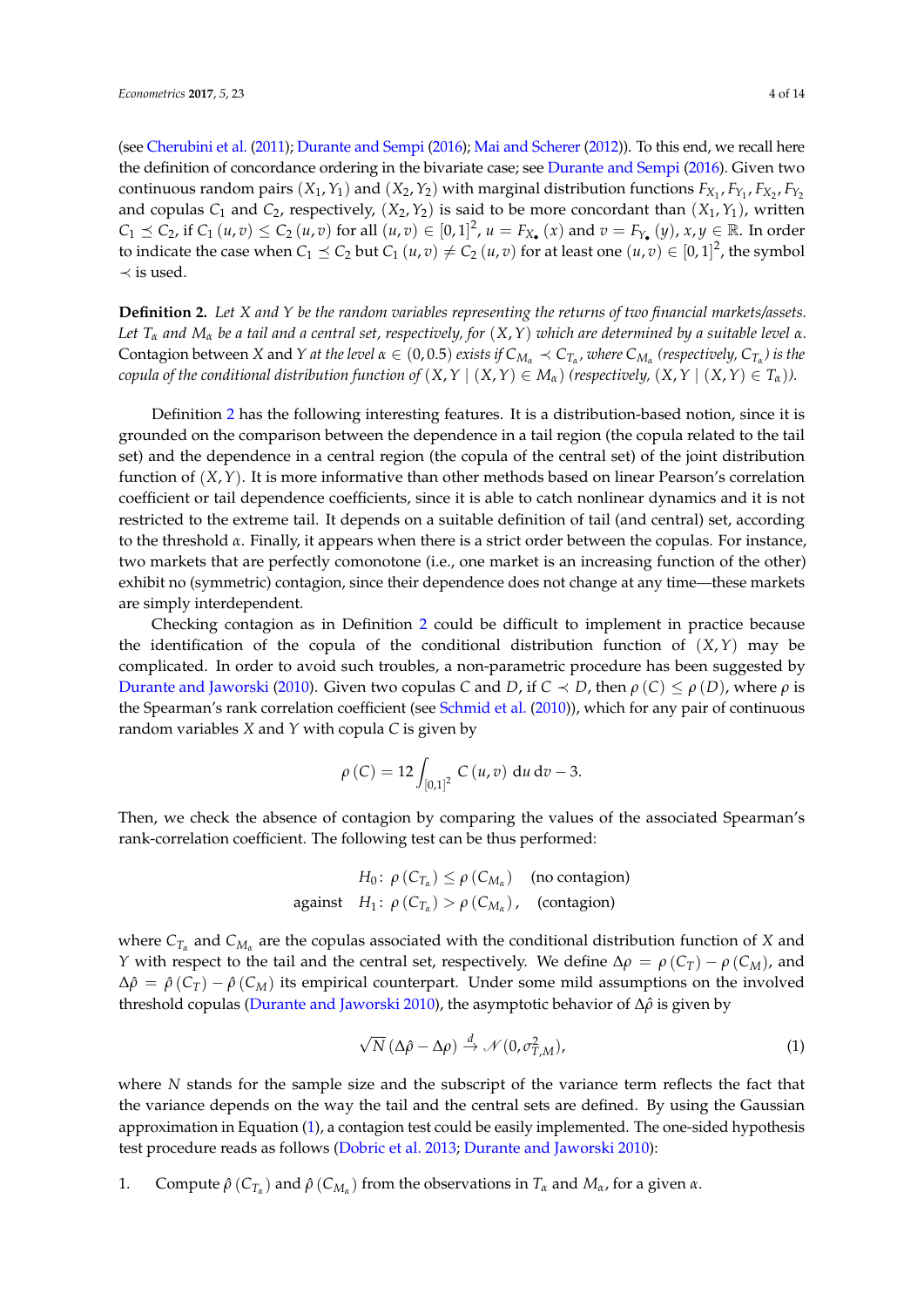- 2. Compute bootstrap replications from the entire sample.<sup>1</sup> For each replication, calculate  $ρ<sup>B</sup>(C<sub>T<sub>α</sub></sub>)$ and  $\hat{\rho}^B$  ( $C_{M_\alpha}$ ), as well as the corresponding difference  $\Delta \hat{\rho}^B$ .
- 3. On the basis of the vector of the bootstrap estimated difference between Spearman correlation coefficients Δ $\rho$ <sup>B</sup>, estimate the asymptotic variance of Δ $\rho$ and calculate the test statistic *t* = Δ $\rho$ *(* $\hat{\sigma}_{T,M}$ *, where*  $\hat{\sigma}_{T,M}^2$  *is the bootstrap estimate of*  $\sigma_{T,M}^2/N$ *.*
- 4. Reject the null hypothesis  $H_0: \rho(C_{T_\alpha}) \leq \rho(C_{M_\alpha})$  if  $t > \Phi^{-1}(1-\xi)$ , where  $\Phi$  denotes the standard normal distribution function and *ξ* the chosen significance level.

An approach connected with our methodology has been recently proposed by [Li and Zhu](#page-13-14) [\(2014\)](#page-13-14), who use Kendall's tau instead of Spearman's coefficient. There are two main differences between our procedure and that introduced in [Li and Zhu](#page-13-14) [\(2014\)](#page-13-14): First, our test statistic does not require the identification of the trigger events that discriminate tranquil and crisis periods, since it is implicitly determined by choosing a suitable threshold *α*. Second, our methodology directly works on the dependence structure—it is grounded on the comparison between typical comovements, implied by interdependence and mainly related to the central region of the joint distribution, and excessive comovements implied by contagious episodes and associated with the tail of the joint distribution.

As shown by [Durante et al.](#page-12-11) [\(2013\)](#page-12-11), the occurrence of contagion strongly depends on the choice of the threshold *α*—a fact that could represent a key point when one wants to draw conclusions from the empirical analysis.

A formal test of contagion may have the drawback that it cannot quantify the size of the "jump" in the comovement—information that could be useful for classifying different markets according to their "extreme" linkages. In order to provide this feature, an empirical measure of contagion has been proposed in [Durante and Foscolo](#page-12-10) [\(2013\)](#page-12-10), called *Spearman's Contagion Index* (briefly, *SC Iα*). The *SC I<sup>α</sup>* at level  $\alpha \in (0, 0.5)$  is defined as

$$
SCI_{\alpha} = \frac{\rho(C_{T_{\alpha}}) - \rho(C_{M_{\alpha}})}{2}.
$$
\n(2)

The domain of the  $\mathcal{S}Cl_{\alpha}$  is by construction  $[-1, 1]$ : the higher the dependence in the tail of the distribution compared to its center, the larger the values of the  $SCI_\alpha$  (in absolute terms) as evidence of contagion. The  $\mathcal{S}Cl_{\alpha}$  assumes that during crisis times the correlation in the tail increases compared to the center. Under mild assumptions, the estimator of *SC I<sup>α</sup>* is asymptotically Gaussian distributed. Moreover, its variance—which depends on *α*—can be estimated with bootstrapping, as explained in [Durante and Jaworski](#page-12-9) [\(2010\)](#page-12-9) and [Dobric et al.](#page-12-13) [\(2013\)](#page-12-13).

The value of  $SCI_\alpha$  may be interpreted as follows. If  $SCI_\alpha > 0$ , then  $\rho(C_{T_\alpha}) > \rho(C_{M_\alpha})$ , which could indicate the presence of contagion. Analogously, if  $SCI_\alpha < 0$ , then  $\rho(C_{T_\alpha}) < \rho(C_{M_\alpha})$ , and contagion does not occur. If there is no difference in the conditional correlation between tail and central set, then  $SCI<sub>\alpha</sub> = 0$ , meaning that no shift of the dependence structure has been realized. As for the test statistic, in order to prevent the arbitrary choice of *α*, [Durante et al.](#page-12-14) [\(2014\)](#page-12-14) suggest an average measure of contagion, where the index *SC I<sup>α</sup>* is evaluated on an interval of threshold values.

The contagion index *SC I<sup>α</sup>* thus goes beyond the use of linear correlation: it can be calculated via non-parametric methods, and it does not require the specification of crisis/tranquil periods a priori. As such, it avoids possible problems of mis-specifying the dependence structure.

#### <span id="page-4-0"></span>**3. Data, Empirical Investigation, and Results**

Our empirical analysis is based on first differences (i.e., changes) in the 10-year bond yield spread between Italy (TRYDE10Y-FDS) and Germany (TRYDE10Y-FDS), and log-returns of the FTSE Italy All Share Bank Index (T8300-FTX) over the period 01/2003–07/2015 (Datastream mnemonics in parenthesis). We use first differences, as *changes in the yield spread* influence the market price of

The length of the simulated time series is typically set equal to the size of the original sample.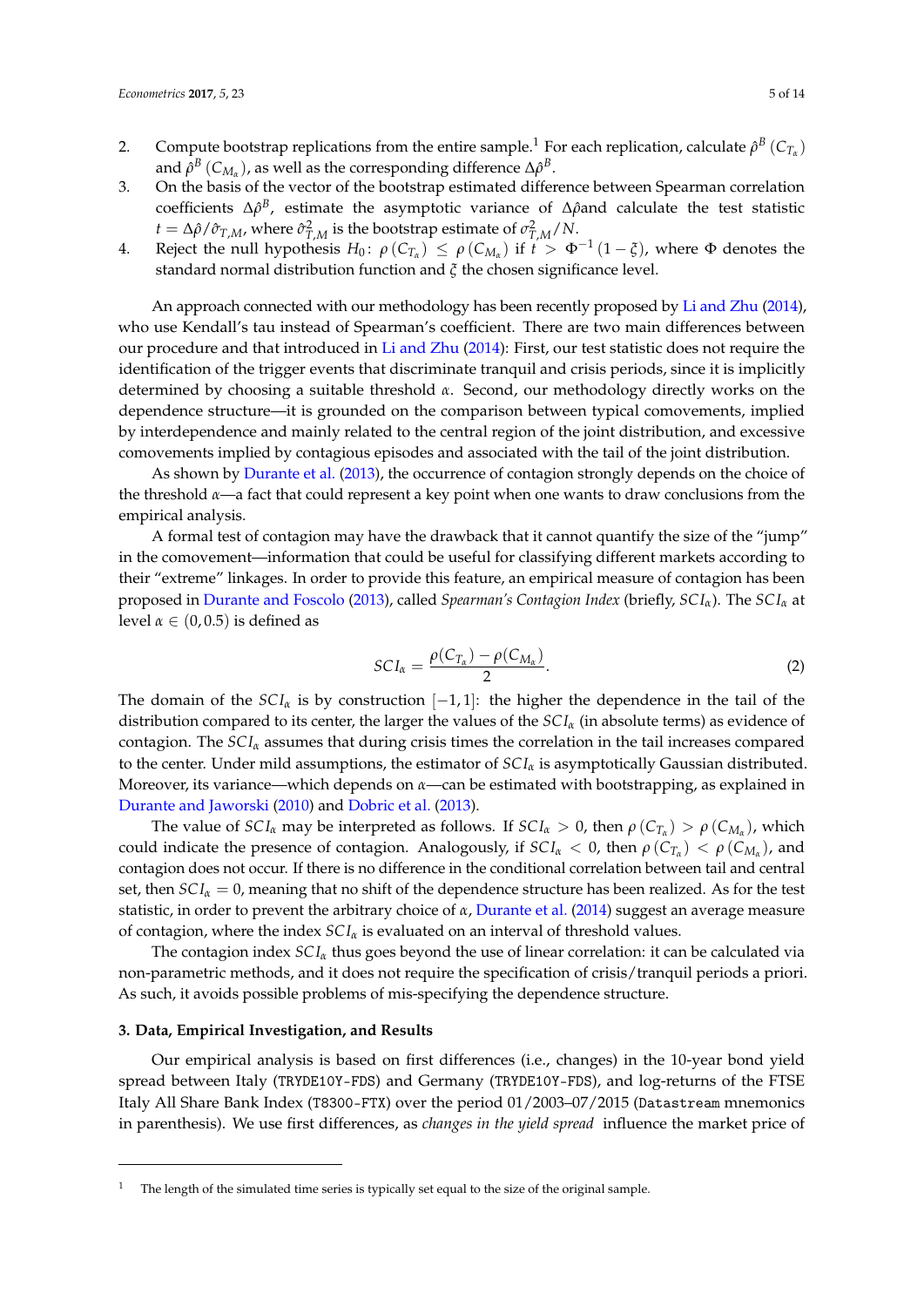government bonds. To measure the impact of changes in the yield spread on Italian banks, we rely on equity returns because they seem to lead other market indicators (e.g., CDS rates) [\(Fung et al.](#page-13-15) [2008;](#page-13-15) [Norden and Weber](#page-13-16) [2009\)](#page-13-16). In order to alleviate non-synchronous trading hours in the past, we stick to a weekly frequency [\(Cappiello et al.](#page-12-15) [2006\)](#page-12-15). Furthermore, we also use all time series of those constituents of the banking index (date July 2015) listed since January 2003, which corresponds to the start of the index and the start of our investigation period.

Figure [1](#page-6-0) shows the evolution of the Italian yield spread (as solid black line) and the 1-year rolling window Spearman's rank correlation between differences in yields and log-returns of the banking index (solid gray line) with 95% confidence intervals (dotted gray lines).<sup>2</sup> While before 2008 the independence assumption between changes in yield spread and stock returns of the bank index cannot be rejected (at 5% level) according to a nonparametric test of independence for multivariate time series proposed by [Genest and Rémillard](#page-13-17) [\(2004\)](#page-13-17), afterwards it turned out that the Spearman's rank correlation was significant. Given that Figure [1](#page-6-0) suggests two different regimes for the correlation over time, we conduct the nonparametric test for change-point detection based on the (multivariate) empirical distribution function proposed by [Holmes et al.](#page-13-18) [\(2013\)](#page-13-18) and implemented in R by [Kojadinovic](#page-13-19) [\(2015\)](#page-13-19). We find a change-point to be located approximately at the end of September 2008, $^3$  the time when the investment bank Lehman Brothers filed for Chapter 11 bankruptcy protection. Indeed, the Spearman's correlation in the two highlighted periods is statistically different: While until September 2008 the correlation between the two time series is −0.032 with a 95% block bootstrap confidence interval of [−0.156, 0.091] (indicating that the independence assumption cannot be rejected at the 5% significance level), afterwards the correlation declines to −0.634 with the corresponding confidence interval [−0.698, −0.563], with a peak of −0.704 and a corresponding confidence interval [−0.768, −0.620] in the period 2011–2013. We observe that the negative dependence is statistically significant after 2008. In the following, for simplicity we refer to these two time intervals as first and second period, respectively. For each period, we carry out a dependence analysis by estimating several measures of association between changes in the yield spread and stock returns of the banking system.

In order to focus on the contagion effect, following [Forbes and Rigobon](#page-13-10) [\(2002\)](#page-13-10) it should be considered that heteroscedasticity in the univariate financial time series might induce a bias in the estimation of the dependence. Moreover, the calculation of copula-based measures (like Spearman's correlation) usually benefits from considering data that are not serially dependent. For all these reasons, it is convenient to filter each time series in each sub-period with a univariate time series model for the conditional mean and the conditional variance, and hence apply our methodology to the residuals of the fitted models. As shown in [Rémillard](#page-13-20) [\(2017\)](#page-13-20), the limiting distribution of rank-based dependence measures computed with the residuals are the same as if the dependence measures were computed with the innovation (i.e., they are able to detect the (marginal-free) dependence among the time series). Specifically, in order to capture stylized facts in financial markets, we assume that each time series follows an ARMA-GJR-GARCH model [\(Glosten et al.](#page-13-21) [1993\)](#page-13-21), whose standardized residuals have a constant conditional *t*-distribution. The Bayesian information criterion (BIC) is used to select the model order. The estimated standardized residuals are given by

$$
\hat{e}_{j,t} = \frac{y_{j,t} - \hat{\mu}_j\left(z_{j,t-1}; \hat{\boldsymbol{\psi}}_j\right)}{\hat{\sigma}_j\left(z_{j,t-1}; \hat{\boldsymbol{\lambda}}_j\right)},
$$

<sup>2</sup> We calculate the confidence intervals by using the adjusted bootstrap percentile method (see [Davison and Hinkley](#page-12-16) [1997\)](#page-12-16). For the (linear) Pearson correlation (not shown) the graph is qualitatively similar.

<sup>3</sup> 22 September 2008–26 September 2008.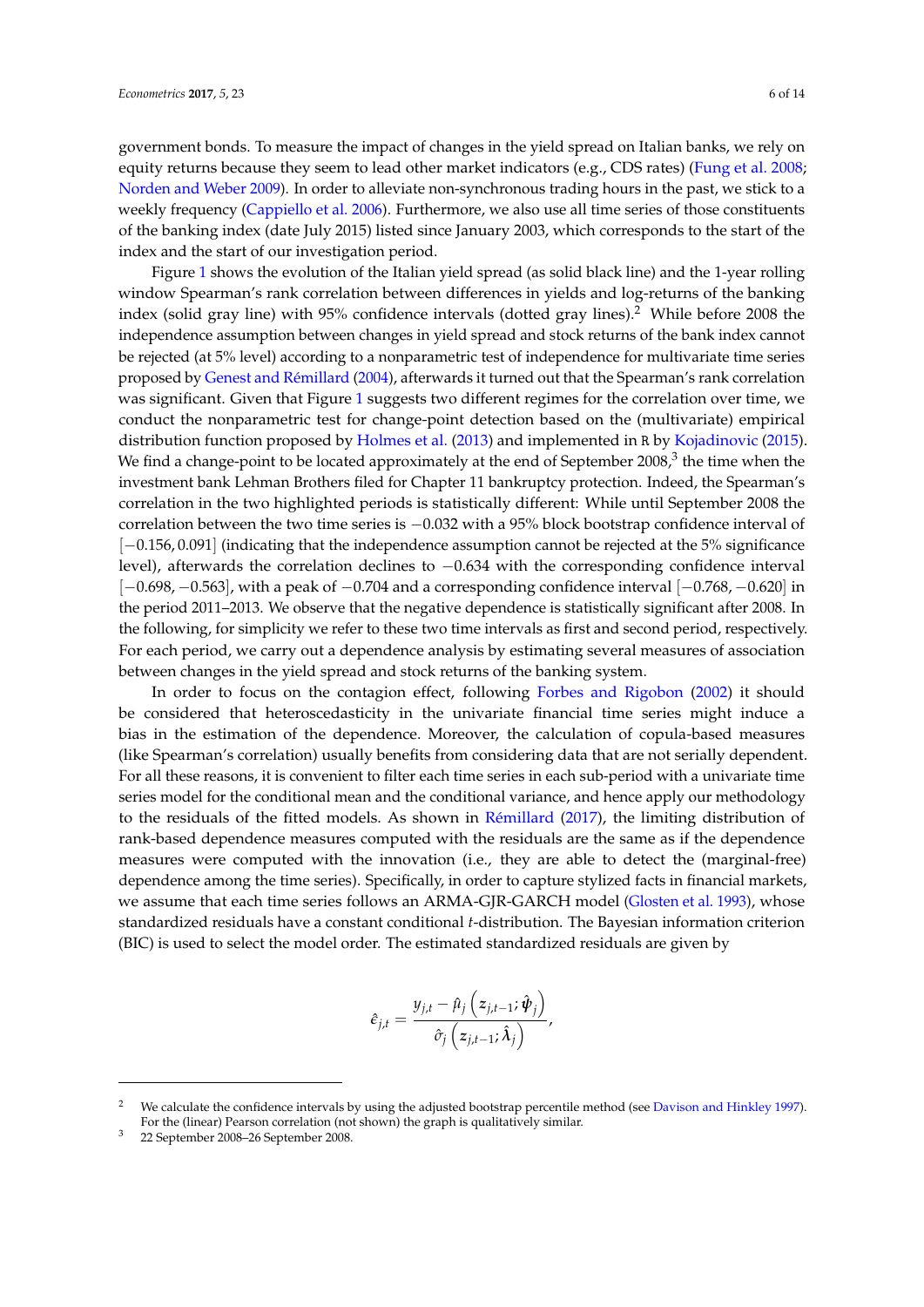where  $y_{j,t}$  stands the observation of the time series *j* at time *t*,  $\hat{\psi}_j$  is the vector of estimated parameters for the ARMA models,  $\hat{\lambda}_j$  is the vector of estimated parameters for the GJR-GARCH models, and  $z_{j,t-1}$ stands for past information of the time series. The goodness-of-fit of this model choice is checked by different diagnostic tests. The Box–Ljung and the ARCH test (at one and four lags) assess the absence of residual autocorrelation and heteroscedasticity at a significance level of 1%. Moreover, the Kolmogorov–Smirnov test confirms the *t*-distribution assumption for the residuals, and the Augmented Dickey–Fuller test does not show the presence of unit roots at a significance level of  $1\%$ .<sup>4</sup>

<span id="page-6-0"></span>

**Figure 1.** In the Upper Panel, the black solid line shows the evolution of the Italian yield spread. The solid gray line indicates the rolling 1-year Spearman's rank correlation between FTSE Italy All Share Bank Index and the 10-year yield spread (the gray dotted lines give the 95% confidence interval); The Bottom Panel highlights the period 2011–2013.

In order to focus on rank-invariant dependence, we further compute the so-called pseudo-observations  $\hat{u}_{j,t}$ : Therefore, for each time series and sub-period, the estimated standardized residuals  $\hat{\epsilon}_{j,t}$  have been sorted and scaled by  $1/(n+1)$ ,<sup>5</sup> where *n* stands for the sample size (see [Patton](#page-13-6) [2012\)](#page-13-6). Figure [2](#page-7-0) shows the scatter plot of pseudo-observations for the yield spread  $\hat{u}_{1,t}$ against the returns of the banking index  $\hat{u}_{2,t}$ , separately for the first (Upper Left Panel) and second period (Upper Right Panel), respectively, with a focus on the period 2011–2013 in the Bottom Panel of Figure [2.](#page-7-0) By focusing on the enlarged Right Rectangles of the bivariate distributions (which focus on the upper tail sets of the time series), for the second period we notice an increased (negative) dependence between high changes in the yield spread and low returns of the banking index, as previously quantified and shown in Figure [1;](#page-6-0) i.e., the Italian banking industry seems to suffer more under a severe increase in the sovereign default risk during the second period than during the first one.

<sup>&</sup>lt;sup>4</sup> All results of the different tests are available upon request.<br><sup>5</sup> This asymptotically pooligible scaling factor is used to force

This asymptotically negligible scaling factor is used to force the variates to fall inside the open unit hypercube.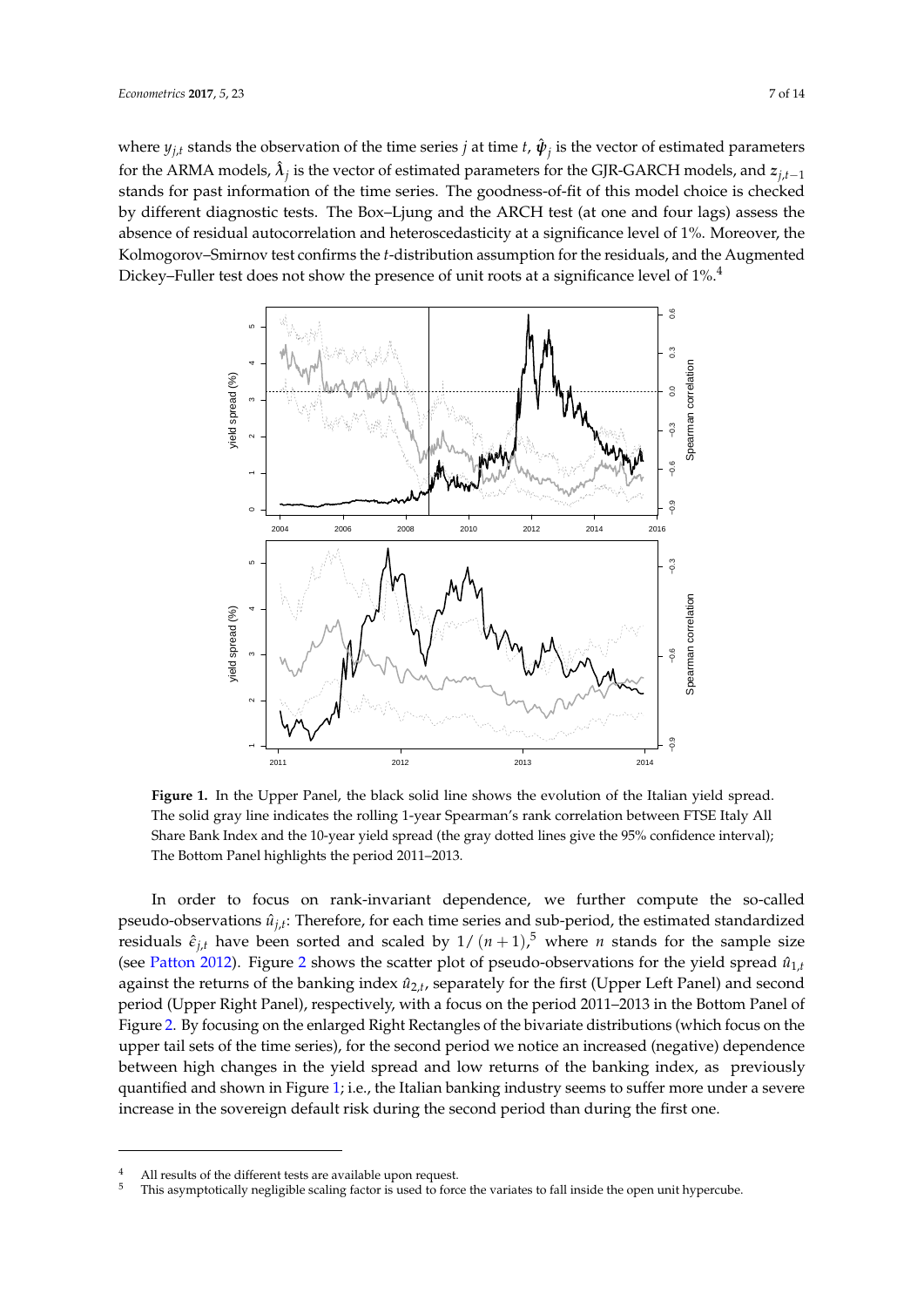<span id="page-7-0"></span>

**Figure 2.** Scatter plots of pseudo-observations between the yield spread  $\hat{u}_{1,t}$  and the FTSE All Share Banks index  $\hat{u}_{2,t}$  for the first (second) period are given in the Upper Left (Right) Panel. The scatter plot in the Bottom Panel focuses on the period 2011–2013.

In order to analyze the behavior in the tails and to better understand the change observed in the second period, the Upper Left Panel of Figure [3](#page-8-0) shows the estimated quantile dependence (also called tail concentration function, see [Patton](#page-13-6) [\(2012\)](#page-13-6) and [Durante et al.](#page-12-17) [\(2015\)](#page-12-17)) for the first period (solid line) and the second period (dashed line), respectively, by conditioning on the the yield spread. Once again, a focus on the period 2011–2013 is provided in the Bottom Panel of Figure [3.](#page-8-0) The upper quantile dependence is defined by

$$
\hat{\lambda}_{\alpha}^{U} = P(\hat{u}_{2,t} < 1 - \alpha \left| \hat{u}_{1,t} > \alpha \right),
$$

i.e., gives the probability to observe *low* pseudo-observations in stock returns conditional on *high* pseudo-observations in changes of the yield spread with *α* ∈ [0.5, 1); analogously, the lower quantile dependence is defined by

$$
\hat{\lambda}_{\alpha}^{L} = P\left(\hat{u}_{2,t} > 1 - \alpha \left|\hat{u}_{1,t} < \alpha\right.\right),\,
$$

with  $\alpha \in (0, 0.5]$ . Two findings are noteworthy. First, the right-tail quantile dependence is higher than the left-tail one in both periods. Therefore, the probability that large increases in the yield spread induce low stock returns is higher than for the contrary case of large declines in the yield spread. Second, the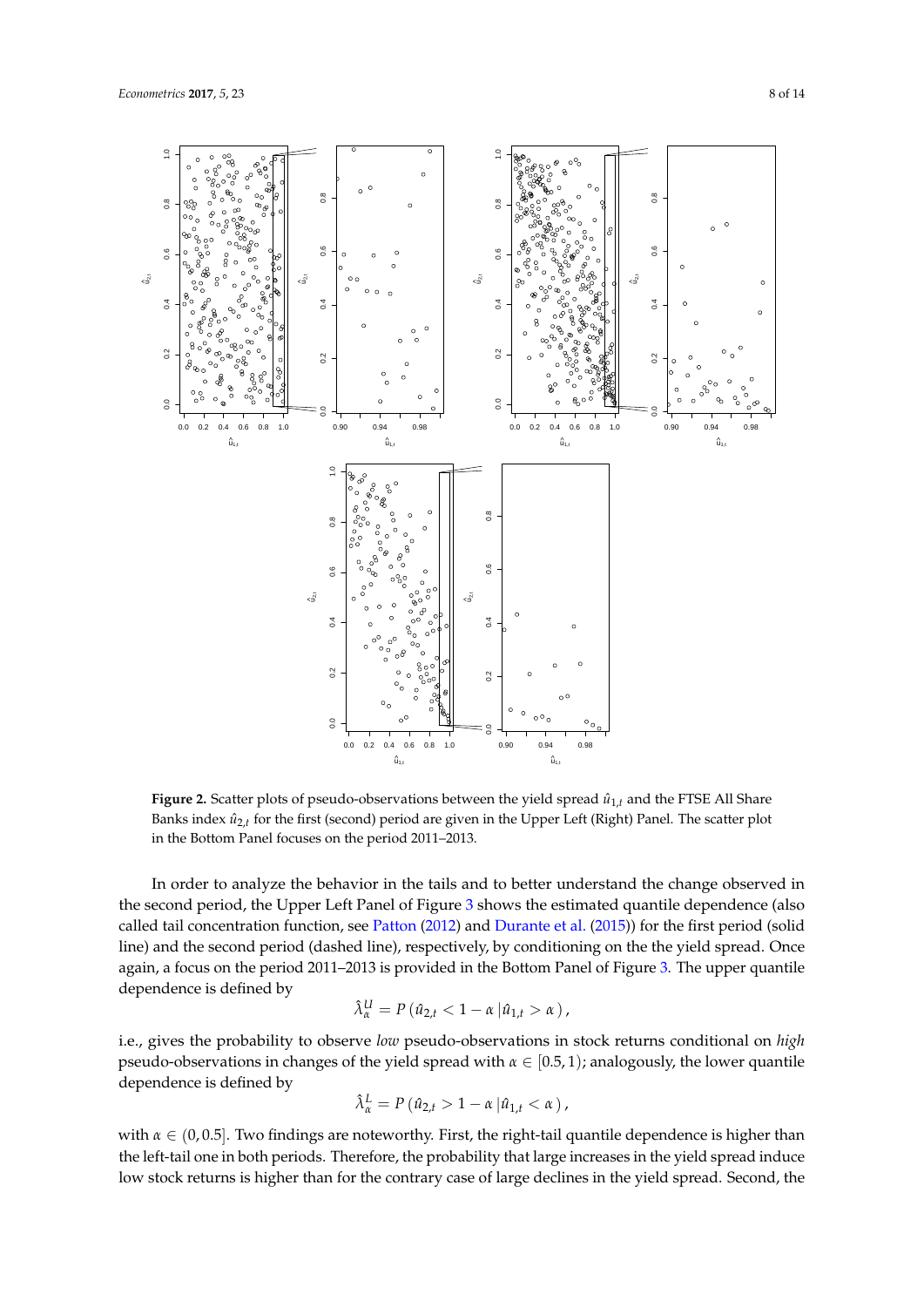dependence in the second period (dashed line) is generally higher than in the first period (solid line). In the Upper Right Panel of Figure [3,](#page-8-0) we calculate the difference between the tail dependence in both periods together with 95% bootstrap confidence intervals. The figure confirms that for all quantile values the difference between the dependence in the two periods is statistically significant.

<span id="page-8-0"></span>

**Figure 3.** The Upper Left Panel shows the estimated quantile dependence between the pseudo-observations of the yield spread and the FTSE All Share Banks index in the first (solid line) and second (dashed line) periods, while the Bottom Panel shows the estimated quantile dependence in the period 2011–2013 with a 95% bootstrap confidence interval. The Upper Right Panel presents the difference of the tail dependence estimates between the second and the first period along with a 95% bootstrap confidence interval.

Finally, we use the Spearman's contagion index proposed by [Durante and Foscolo](#page-12-10) [\(2013\)](#page-12-10) to quantify potential contagion effects from changes of the yield spread to returns of the banking index. The  $\mathcal{S}Cl_{\alpha}$  from  $\hat{u}_{1,t}$  to  $\hat{u}_{2,t}$  is defined by

$$
SCI_{\alpha}(\hat{u}_{1,t},\hat{u}_{2,t})=\frac{\rho(\hat{u}_{1,t},\hat{u}_{2,t} | \hat{u}_{1,t}>\alpha)-\rho(\hat{u}_{1,t},\hat{u}_{2,t} | 1-\alpha < \hat{u}_{1,t}<\alpha)}{2},
$$

where  $\rho$  indicates the operator to calculate the Spearman correlation and  $\alpha$  the chosen quantile *value.* Figure [4](#page-9-0) shows the  $SCI<sub>α</sub>$  ( $\hat{u}_{1,t}$ , $\hat{u}_{2,t}$ ) for extreme pseudo-observations of changes in the yield spread by choosing *α* ∈ {0.90, 0.91, 0.92, 0.93, 0.94, 0.95} with the 95% bootstrap confidence interval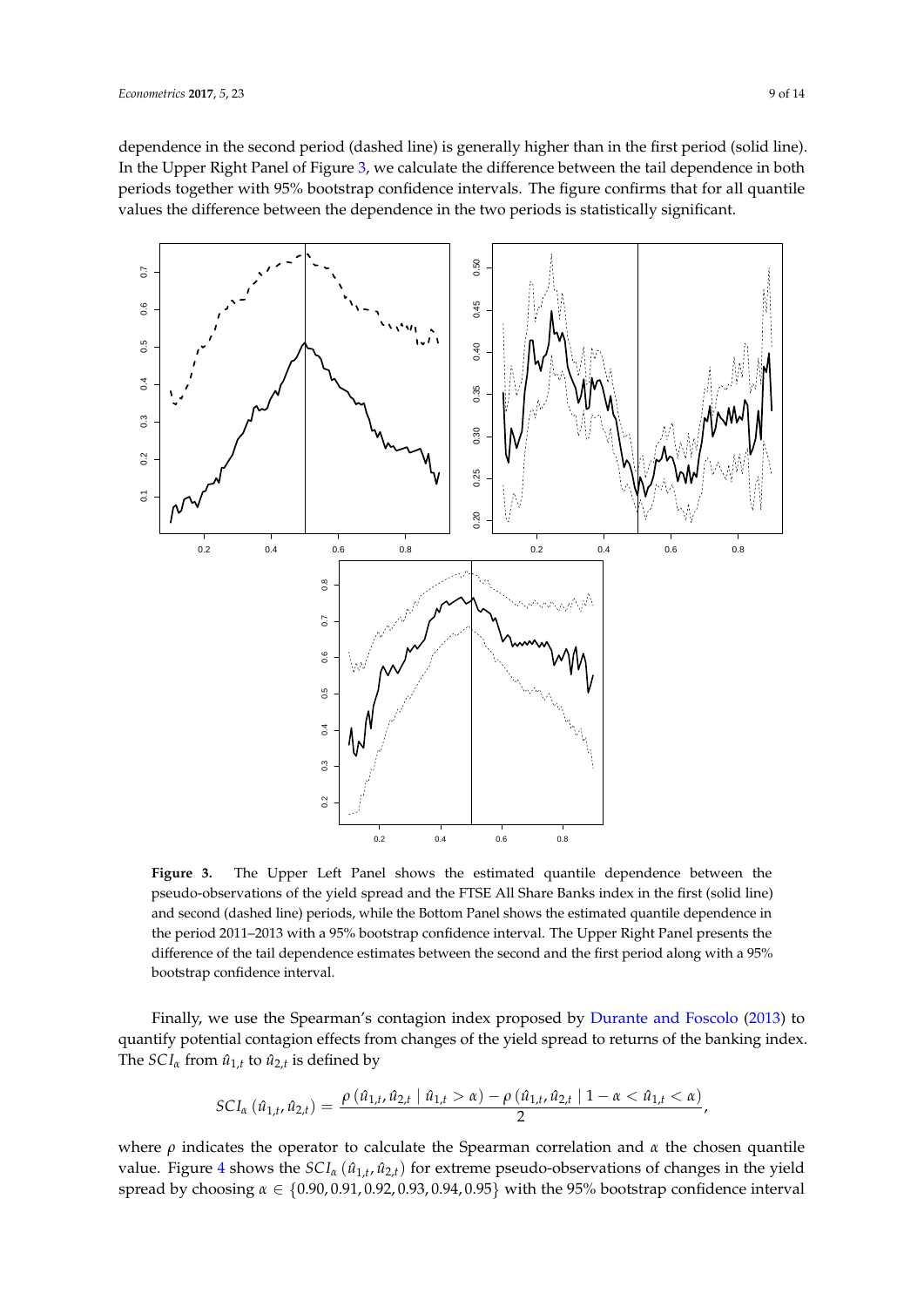in the second period. Although the *SC I<sup>α</sup>* is negative, which indicates that the dependence in the tails is smaller than in the center, we cannot claim that our findings are statistically significant in the second period (as also confirmed by the formal test of contagion shown in Figure [7\)](#page-11-1). Therefore, in line with other papers [\(Caporin et al.](#page-12-18) [2013;](#page-12-18) [Forbes and Rigobon](#page-13-10) [2002;](#page-13-10) [Serwa and Bohl](#page-13-22) [2005\)](#page-13-22), we cannot claim that contagion effects caused the increased dependence in the recent past (compared to [Broto and Perez-Quiros](#page-12-19) [\(2015\)](#page-12-19); [De Bruyckere et al.](#page-12-3) [\(2013\)](#page-12-3)). We repeated the same exercise for other EU countries. Interestingly, the same conclusion—an unclear picture of contagion effects—applies to France (one core European country) and other peripheral countries (i.e., Greece, Ireland, Portugal, and Spain, respectively); see Figure [4.](#page-9-0)

<span id="page-9-0"></span>

**Figure 4.** Spearman's contagion index (overlay points) for extreme changes in the yield spread (*α* ∈ {0.90, 0.91, 0.92, 0.93, 0.94, 0.95} in descending order, respectively) during the second period for Italy, France, Greece, Ireland, Portugal, and Spain, respectively, along with the 95% bootstrap confidence interval (solid lines).

#### *3.1. Large vs. Small Banks*

In Figure [5,](#page-10-0) we use a network representation to compare the dependence of pseudo-observations between changes in the yield spread and the returns of the single constituent Italian banks.<sup>6</sup> The width

<sup>6</sup> The list of the Italian banks: Intesa Sanpaolo (ISP), Unicredit (UCG), Mediobanca (MB), Unione di Banche Italiane (UBI), Banco Popolare (BP), Monte dei Paschi di Siena (BMPS), Popolare di Milano (PMI), Popolare dell Emilia Romagna (BPE), Credito Emiliano (CE), Popolare di Sondrio (BPSO), Carige (CRG), Credito Valtellinese (CVAL), Desio e Brianza (BDB), Banca Profilo (PRO), Finnat Euramerica (BFE), Popolare Etruria Lazio (PEL), Banco di Sardegna (BSRP).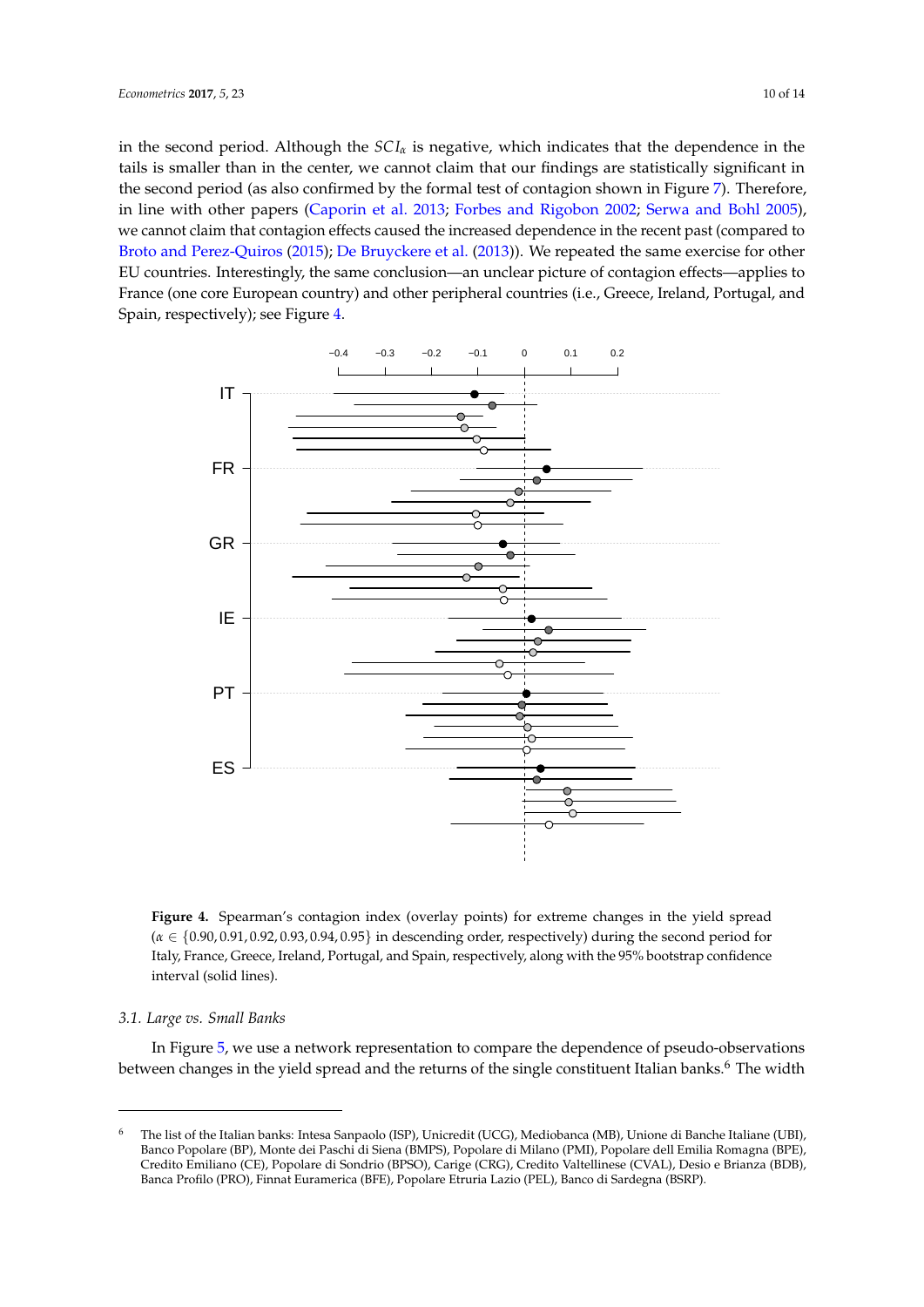of the lines shows the extent of the dependence, and the gray (respectively, black) color indicates a positive (respectively, negative) correlation.

<span id="page-10-0"></span>

**Figure 5.** Networks derived from the Spearman's rank correlation between the pseudo-observations of changes in the yield spread and the equity returns of the single banks (first period on the Left and second period on the Right, respectively). The width of the lines shows the extent of the dependence, and gray (black) color indicates a positive (negative) correlation. BDB: Desio e Brianza; BFE: Finnat Euramerica; BMPS: Monte dei Paschi di Siena; BP: Banco Popolare; BPE: Popolare dell Emilia Romagna; BPSO: Popolare di Sondrio; BSRP: Banco di Sardegna; CE: Credito Emiliano; CRG: Carige; CVAL: Credito Valtellinese; ISP: Intesa Sanpaolo; MB: Mediobanca; PEL: Popolare Etruria Lazio; PMI: Popolare di Milano; PRO: Banca Profilo; UBI: Unione di Banche Italiane; UCG: Unicredit.

It can be easily seen that during the first period there is basically no relationship between changes in the yield spread and the single banks. During the second period, a high negative correlation (shown by thick black lines) between changes in the yield spread and the single banks can be observed. Furthermore, compared to the first period, the correlation among the banks seems to increase considerably. In order to investigate the relationship between the dependence and the size of the banks, in Figure [6](#page-11-2) we indicate the corresponding market capitalization (in billions). By ranking the Italian banks according to their market capitalization, it can be seen that especially during the crisis period, large capitalized banks are highly and negatively correlated to changes in the yield spread (see the Right Panel of Figure [5\)](#page-10-0). This might also explain the high correlation *among* the large capitalized banks at the center of the network, while small capitalized banks in the outer regions seem to be less affected.

Despite the observed increased correlation in the second period, we are not able to detect a significant evidence of contagion from spread to banks in both periods (Figure [7,](#page-11-1) Upper Panels). Reverse causality has also been tested, since impaired interbank markets raised funding costs of all banks, and increased the expectations that governments have to bailout their indigenous banks. The contagion test procedure rejects this conjecture (Figure [7,](#page-11-1) Bottom Panels). Therefore, potential bi-directional contagious effects seem to be unlikely according to our methodology.

**spread**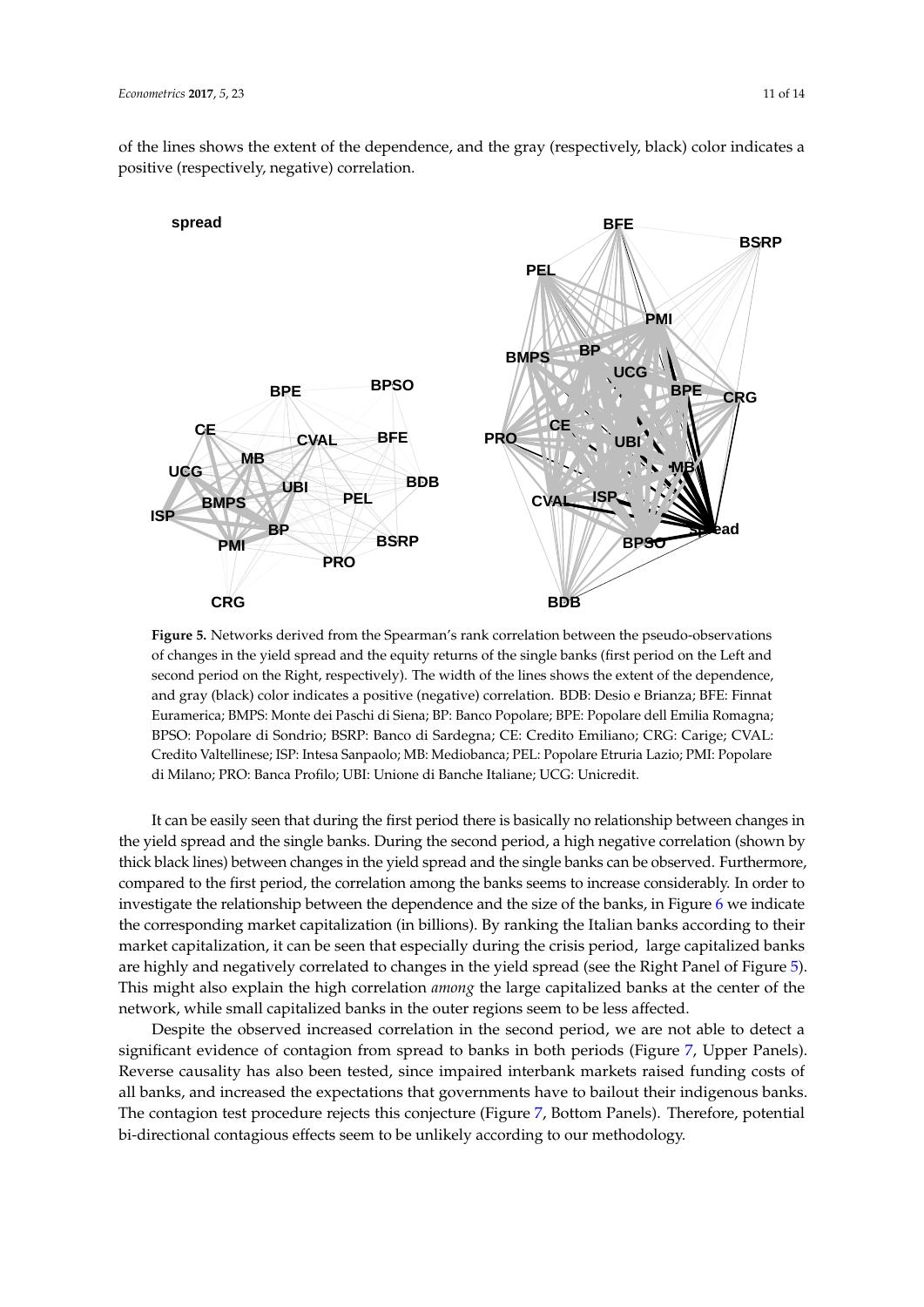<span id="page-11-2"></span>

**Figure 6.** Market capitalization of the single constituent banks.

<span id="page-11-1"></span>

**Figure 7.** *p*-values associated with the contagion test statistic at the level  $\alpha' = 0.95$ . In the (Upper Panels), the null hypothesis of absence of contagion from spread to banks is tested in the first (Left Panel) and second period (Right Panel), respectively. In the Bottom Panels, the null hypothesis of absence of contagion from banks to spread is tested in the first (Left Panel) and second period (Right Panel), respectively.

### <span id="page-11-0"></span>**4. Conclusions**

The two recent financial crises (the U.S. subprime mortgage crisis and the European Sovereign Debt Crisis) revealed significant deficiencies in both the analytical framework and the policymaker's ability to mitigate emerging system-wide vulnerabilities. Macro-financial linkages have not been fully appreciated, and the transmission of risk across the financial systems has been severely underestimated. In the present paper, we propose a non-linear approach in order to measure the dependence between the sovereign credit spread and the stock returns of Italian banks. We find significant negative dependence starting from September 2008, but no contagion effects from the government yield spread to the banking system. As an interesting result, compared to small capitalized banks, during the second period large capitalized banks are highly and negatively correlated to changes in the yield spread. From the policymaker's perspective, the proposed tools are useful in at least two ways: First, our method—which reduces the impact of arbitrary model choices—allows supervisors to monitor the banking system based on empirical evidence. Second, the insights of this exercise might be used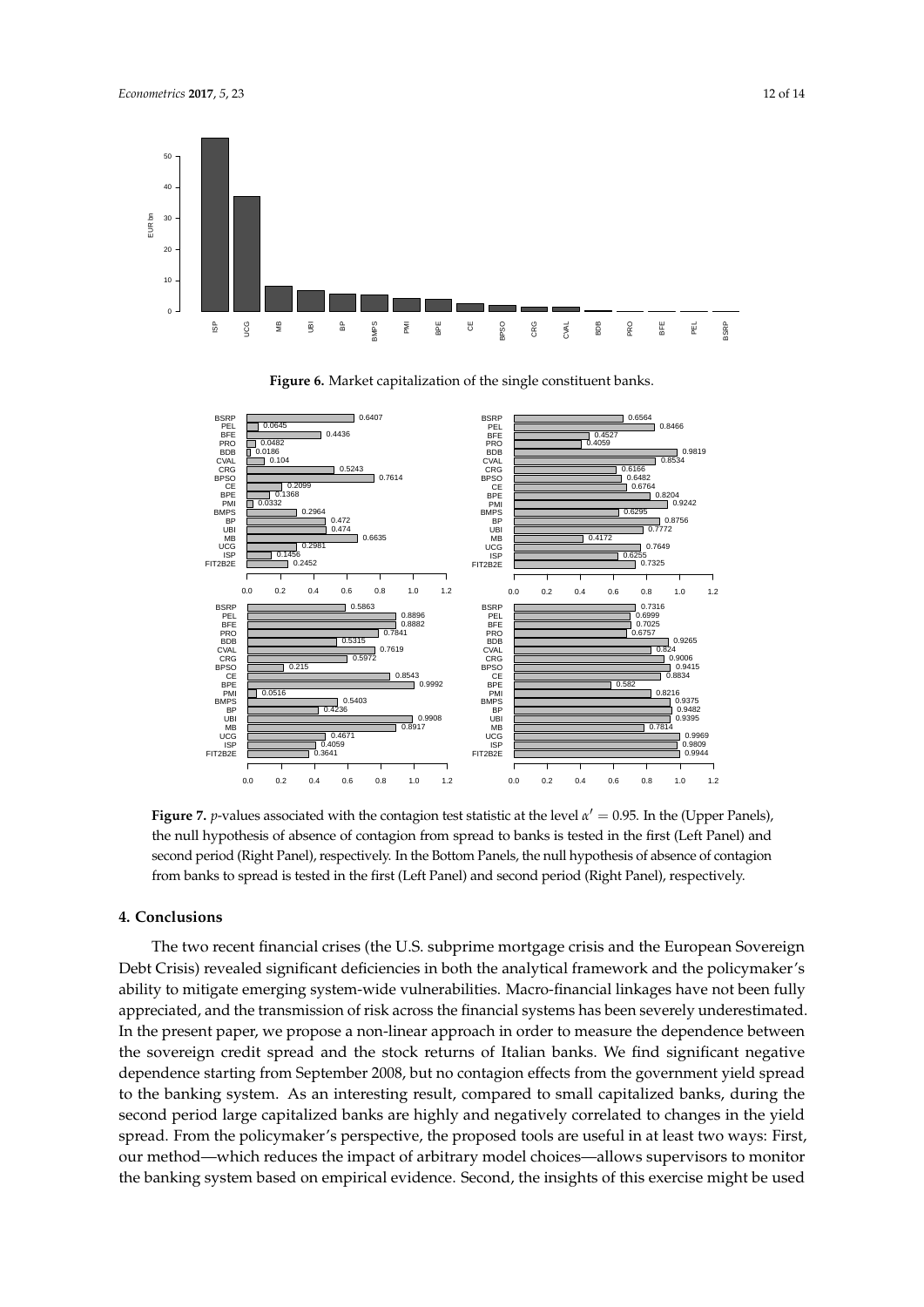to update necessary size-dependent capital buffers in response to an increased systematic risk in the market.

**Acknowledgments:** The authors are grateful to the referees for their valuable comments. A special thank to Ruggero Bertelli for his helpful suggestions on this paper. The second author acknowledges the support of Free University of Bozen-Bolzano via the projects "Handling High-Dimensional Systems in Economics" and "Financial Crisis Chronicles: Systemic Perspective and Econometric Issues (FINCH)". The first and third author have been supported by Free University of Bozen-Bolzano via the project AIDA.

**Author Contributions:** All authors contributed equally to the paper.

**Conflicts of Interest:** The authors declare no conflict of interest.

#### **References**

- <span id="page-12-0"></span>Acharya, Viral V., Itamar Drechsler, and Philipp Schnabl. 2012. A tale of two overhangs: The nexus of financial sector and sovereign credit risks. *Banque de France—Financial Stability Review* 51–56.
- <span id="page-12-4"></span>Albertazzia, Ugo, Tiziano Ropeleb, Gabriele Seneb, and Federico Maria Signorettib. 2014. The impact of the sovereign debt crisis on the activity of Italian banks. *Journal of Banking & Finance* 46: 387–402.
- <span id="page-12-2"></span>Angeloni, Chiara, and Guntram B. Wolff. 2012. *Are Banks Affected by Their Holdings of Government Debt?* Technical Report, Bruegel Working Paper. Brussels: Bruegel.
- <span id="page-12-5"></span>Baglioni, Angelo, and Umberto Cherubini. 2013. Within and between systemic country risk. Theory and evidence from the sovereign crisis in Europe. *Journal of Economic Dynamics and Control* 37: 1581–97.
- <span id="page-12-1"></span>Bank of Italy. 2012. Economic Bulletin. Available online: <https://tinyurl.com/y6u4cb2u> (accessed on 16 March 2017).
- <span id="page-12-7"></span>Bradley, Brendan, and Murad S. Taqqu. 2004. Framework for analyzing spatial contagion between financial markets. *Finance Letters* 2: 8–15.
- <span id="page-12-8"></span>Bradley, Brendan, and Murad S. Taqqu. 2005. Empirical evidence on spatial contagion between financial markets. *Finance Letters* 3: 77–86.
- <span id="page-12-19"></span>Broto, Carmen, and Gabriel Perez-Quiros. 2015. Disentangling contagion among Sovereign CDS spreads during the European debt crisis. *Journal of Empirical Finance* 32: 165–79.
- <span id="page-12-18"></span>Caporin, Massimiliano, Loriana Pelizzon, Francesco Ravazzolo, and Roberto Rigobon. 2013. Measuring Sovereign Contagion in Europe. Technical Report. *National Bureau of Economic Research*. doi:10.3386/w18741.
- <span id="page-12-15"></span>Cappiello, Lorenzo, Robert F. Engle, and Kevin Sheppard. 2006. Asymmetric dynamics in the correlations of global equity and bond returns. *Journal of Financial Econometrics* 4: 537–72.
- <span id="page-12-12"></span>Cherubini, Umberto, Sabrina Mulinacci, Fabio Gobbi, and Silvia Romagnoli. 2011. *Dynamic Copula Methods in Finance*. New York: John Wiley & Sons.
- <span id="page-12-16"></span>Davison, Anthony Christopher, and David Victor Hinkley. 1997. *Bootstrap Methods and Their Application*. Cambridge: Cambridge University Press.
- <span id="page-12-3"></span>De Bruyckerea, Valerie, Maria Gerhardtb, Glenn Schepensc, and Rudi Vander Vennetb. 2013. Bank/sovereign risk spillovers in the European debt crisis. *Journal of Banking & Finance* 37: 4793–809.
- <span id="page-12-6"></span>Delis, Manthos D., and Nikolaos Mylonidis. 2011. The chicken or the egg? A note on the dynamic interrelation between government bond spreads and credit default swaps. *Finance Research Letters* 8: 163–70.
- <span id="page-12-13"></span>Dobric, Jadran, Gabriel Frahm, and Friedrich Schmid. 2013. Dependence of stock returns in bull and bear markets. *Depend Model* 1: 94–110.
- <span id="page-12-9"></span>Durante, Fabrizio, and Piotr Jaworski. 2010. Spatial contagion between financial markets: A copula-based approach. *Applied Stochastic Models in Business and Industry* 26: 551–64.
- <span id="page-12-10"></span>Durante, Fabrizio, and Enrico Foscolo. 2013. An analysis of the dependence among financial markets by spatial contagion. *International Journal of Intelligent Systems* 28: 319–31.
- <span id="page-12-11"></span>Durante, Fabrizio, Enrico Foscolo, and Miroslav Sabo. 2013. A Spatial Contagion Test for Financial Markets. In *Synergies of Soft Computing and Statistics for Intelligent Data Analysis*. Edited by Rudolf Kruse, Michael R. Berthold, Christian Moewes, María Ángeles Gil, Przemysław Grzegorzewski, and Olgierd Hryniewicz. Advances in Intelligent Systems and Computing. vol. 190. Berlin and Heidelberg: Springer, pp. 313–20.
- <span id="page-12-17"></span>Durante, Fabrizio, Juan Fernández-Sánchez, and Roberta Pappadà. 2015. Copulas, diagonals and tail dependence. *Fuzzy Sets and Systems* 264: 22–41.
- <span id="page-12-14"></span>Durante, Fabrizio, Enrico Foscolo, Piotr Jaworski, and Hao Wang. 2014. A spatial contagion measure for financial time series. *Expert Systems with Applications* 41: 4023–34.